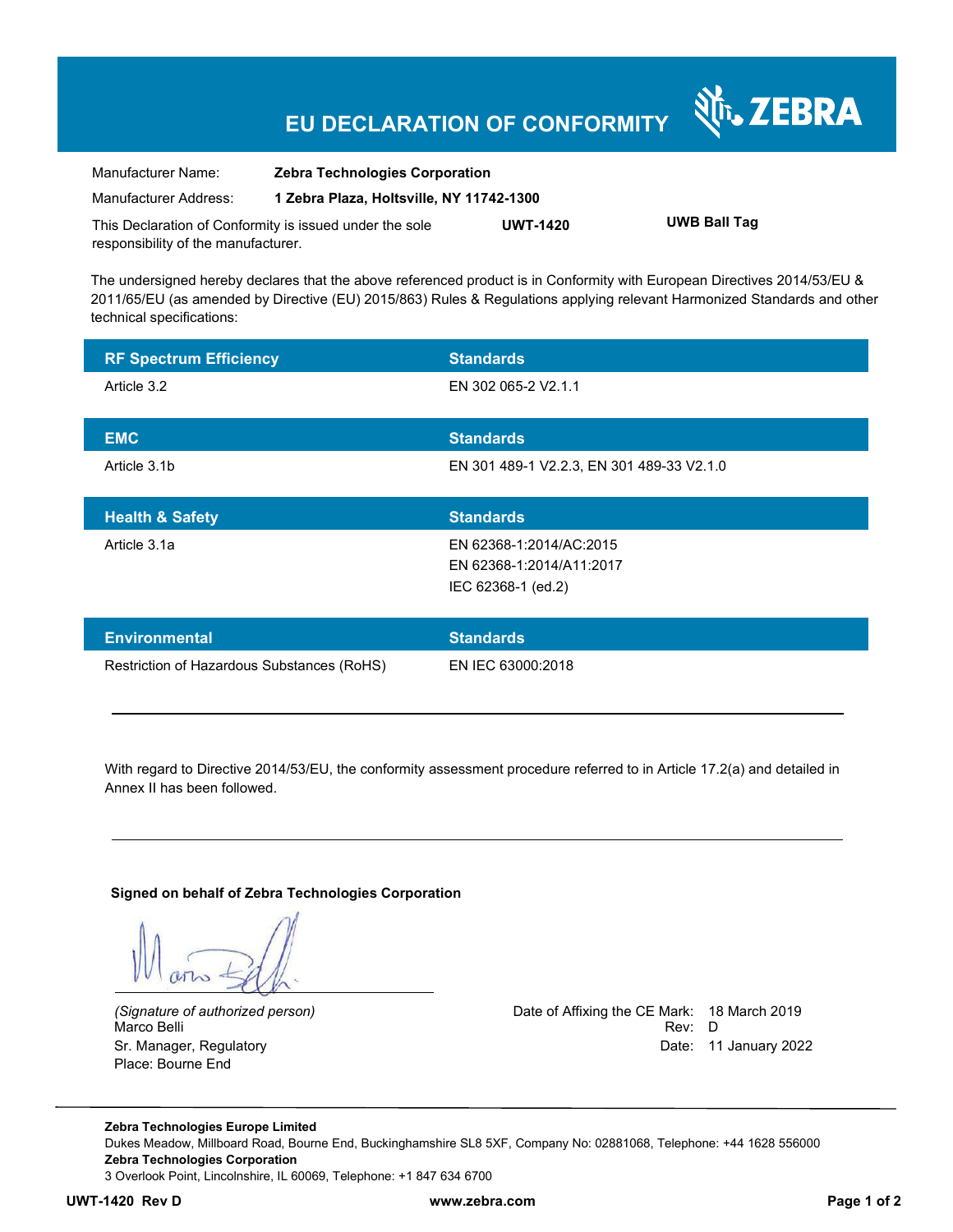# **EU DECLARATION OF CONFORMITY**



#### **Appendix A**

#### **EU Operating frequencies and maximum power levels**

UWB 6350MHz – 6750MHz -24.55dBm/3MHz

**Technology Operating Frequencies/Bands Maximum Transmit power level** 

#### **Accessories:**

**Description Model** None None